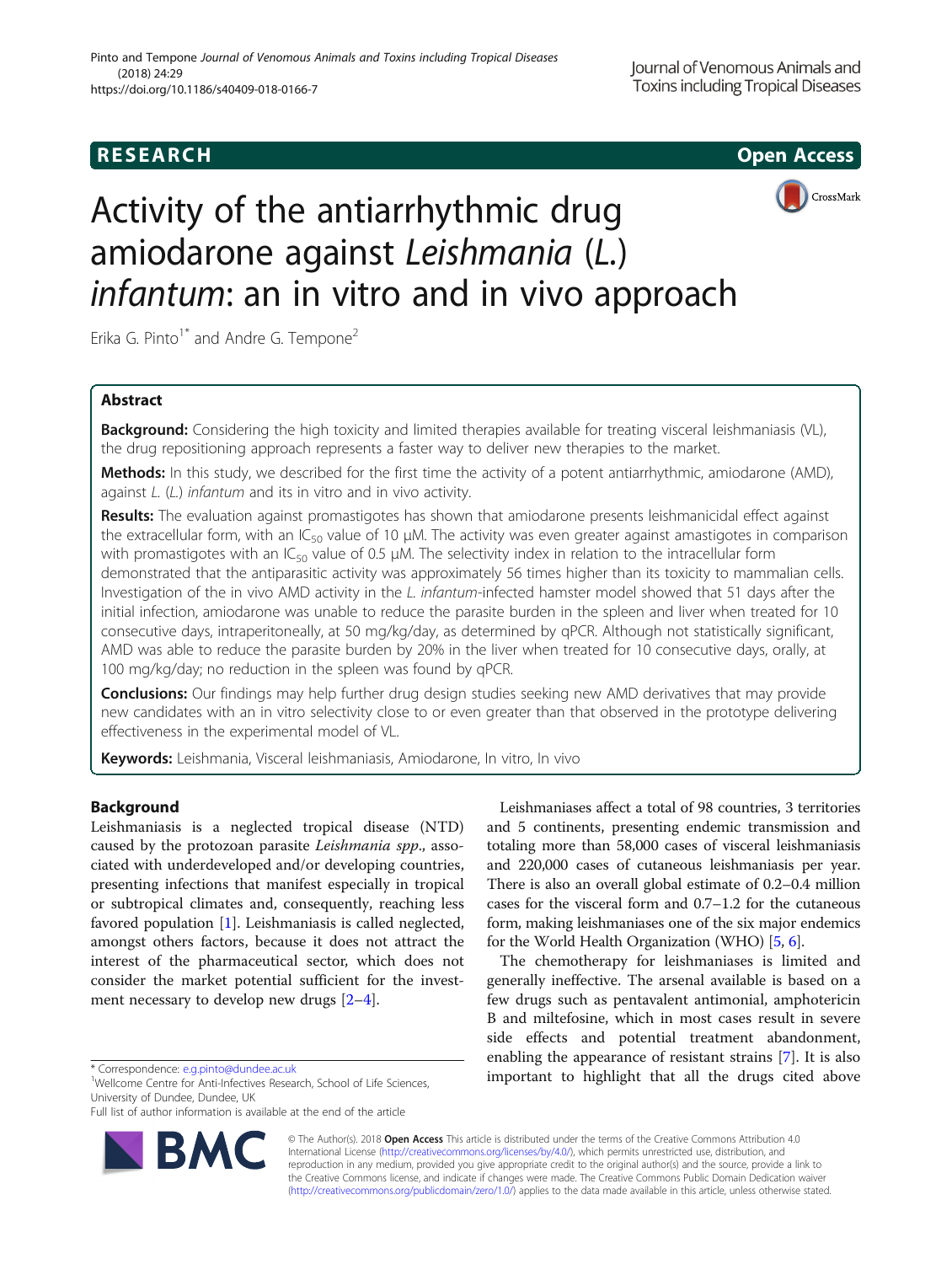were introduced in the leishmaniasis clinic as a result of drug repositioning strategy.

The search for new drugs may require long-term study, large financial resources and a high investment risk. In view of the problematic treatment of visceral leishmaniasis, the screening of drugs developed for another purpose, that is, drugs already available in the clinic to treat other diseases, has been presented as one of the fastest and most effective approaches for introducing new therapies, known as drug repurposing. The repositioning of FDA-approved drugs also stands out as a strategy of lower cost in the medium term with vast examples in the therapy of leishmaniasis [\[7](#page-5-0), [8](#page-5-0)].

The drug chosen in this study was amiodarone (AMD), which was first synthesized as a coronary vasodilator more than 50 years ago and has been widely used as a potent antiarrhythmic [\[9](#page-5-0)]. Additionally, AMD activity has been previously reported within in vitro studies using cutaneous forms of leishmaniasis [\[10](#page-5-0)–[12\]](#page-5-0).

## Methods

## Drugs and chemicals

3-[4,5-Dimethylthiazol-2-yl]-2,5-diphenyl tetrazolium bromide (Thiazol blue; MTT), M-199 medium, miltefosine, RPMI-PR-1640 medium (without phenol red) and sodium dodecyl sulfate (SDS) were purchased from Sigma–Aldrich (St Louis, MO). Amiodarone was kindly donated by Prof. Dr. Humberto Gomes Ferraz (University of Sao Paulo - Brazil).

## Bioassay procedures

BALB/c mice and Golden hamsters (Mesocricetus auratus) were obtained from the animal breeding facility at Adolfo Lutz Institute (São Paulo, Brazil). The animals were maintained in sterilized cages with water and food given ad libitum. Animal procedures were performed with the approval of the Research Ethics Commission (CEUA IAL 04/2011) and in agreement with the Guidelines for the Care and Use of Laboratory Animals from the National Academy of Sciences.

## Parasites and mammalian cells maintenance

Leishmania (L.) infantum (MHOM/BR/1972/LD) promastigotes were maintained in M-199 medium supplemented with 10% fetal bovine serum (FBS) and 0.25% hemin at 24 °C. The  $L$ . ( $L$ .) *infantum* amastigotes were maintained in golden hamsters for up to 60–70 days post-infection (d.p.i.) and isolated by differential centrifugation. NCTC (clone 929) murine conjunctive cells were maintained in RPMI-1640 (without phenol red) and supplemented with 10% FBS at 37 °C in a humidified incubator containing 5%  $CO<sub>2</sub>$ .

# In vitro cytotoxic concentration  $(CC_{50})$  against mammalian cells

The 50% cytotoxic concentration  $(CC_{50})$  was determined in NCTC clone 929. NCTC cells were counted in a Neubauer hemocytometer and seeded at  $6 \times 10^4$  cells per well in 96-well microplates at 37 °C in a 5%  $CO<sub>2</sub>$  incubator. AMD was then added in serial dilutions and tested for 48 h; miltefosine was assayed as the standard drug. The cellular viability was determined by MTT assay at 570 nm [[13](#page-5-0)]. For selectivity index (S.I.) the following equation was employed: S.I. =  $CC_{50}$  NCTC cells /  $IC_{50}$ amastigotes.

# In vitro inhibitory concentration  $(IC5<sub>0</sub>)$  against promastigotes and amastigotes

To determine the 50% inhibitory concentration  $(IC_{50})$ against L. (L.) infantum, promastigotes were counted in a Neubauer hemocytometer and seeded at  $1 \times 10^6$  cells per well in 96-well microplates using miltefosine as the standard drug. AMD was added in serial dilutions and kept for 48 h at 24 °C until parasite viability had been determined by the MTT assay [[13\]](#page-5-0). For  $IC_{50}$  determination against amastigotes, peritoneal macrophages were obtained by washing the peritoneal cavity of BALB/c mice with medium and seeded at  $1 \times 10^5$ cells/well for 24 h. Amastigotes were isolated from previously infected hamsters spleens, separated by differential centrifugation and added to the macrophages at a ratio of 1:10 (macrophage/amastigotes). Non-internalized parasites were removed by washing once with medium; and the cells were then incubated with AMD for 120 h at 37 °C in an incubator under 5%  $CO<sub>2</sub>$ , using miltefosine as the standard drug. At the end of the assay, the cells were fixed in methanol, stained with Giemsa and observed under a light microscope to determine the number of intracellular parasites. The number of amastigotes was determined in 400 macrophages from the drug-treated and control wells [\[14](#page-5-0)].

## In vivo anti-Leishmania activity

The efficacy of AMD treatment (oral and intraperitoneal) was determined using young male golden hamsters previously infected (i.p. route) with  $L$ .  $(L)$  infantum amastigotes  $(1 \times 10^8/\text{animal})$ . Forty days post infection (d.p.i.), the hamsters ( $n = 5$ /group) were treated intraperitoneally and orally for ten consecutive days with AMD at 50 mg/kg/day and at 100 mg/kg/day, respectively. The control group was treated with vehicle only. The animals were euthanized using  $CO<sub>2</sub>$  50 d.p.i. and the parasite burden was evaluated by real time PCR using RNA samples obtained from the spleen and liver fragments, according to a standardized method published by Reimão and co-workers [[15](#page-5-0)]. The susceptibility of Leishmania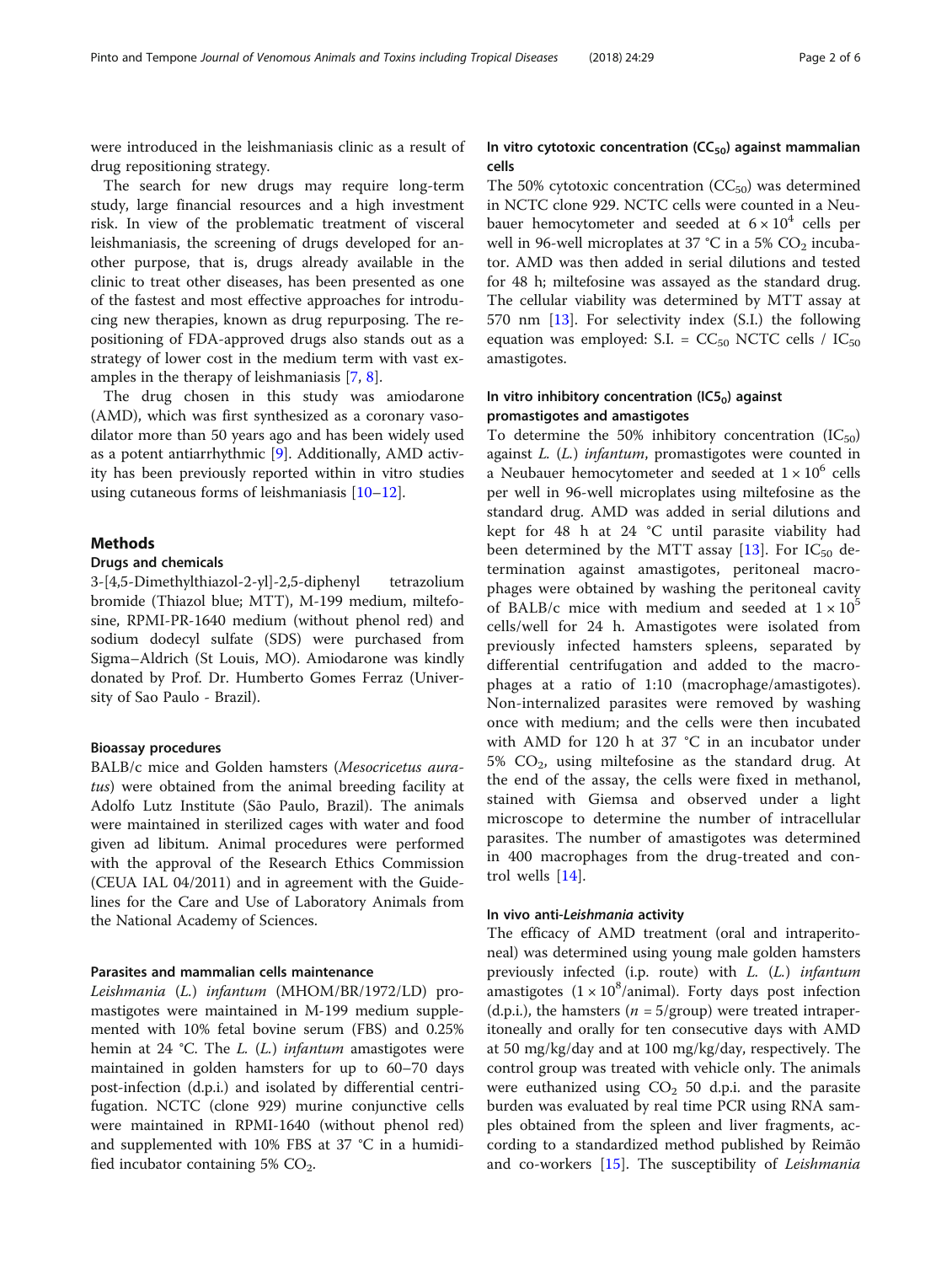| Drugs       | Promastigotes<br>$IC_{50}$ (µM) (95%Cl) | Amastigotes<br>$IC_{50}$ (µM) (95%CI) | Cytotoxicity<br>$CC_{50}$ ( $\mu$ M) (95%CI) |      |
|-------------|-----------------------------------------|---------------------------------------|----------------------------------------------|------|
| Amiodarone  | 10.5<br>$(9.5 - 11.7)$                  | U.5<br>$(0.1 - 2.0)$                  | 30.9<br>$(12.5 - 76.1)$                      | 56.2 |
| Miltefosine | $16.8(15.4-17.5)$                       | $17.8(11.6 - 24.6)$                   | 122.0 (94.8-157.0)                           | 6.8  |

**Table 1** In vitro IC<sub>50</sub> against promastigotes and amastigotes of Leishmania, CC<sub>50</sub> against NCTC cells and SI

 $IC_{50}$  50% inhibitory concentration,  $CC_{50}$  50% cytotoxicity concentration, 95% C.I. 95% confidence interval, S.I selectivity index

 $infantum$  to pentavalent antimony (Glucantime®) was previously determined in a hamster model [[16](#page-5-0)].

# In vivo anti-Leishmania activity

## Statistical analysis

All data obtained have been reported as the mean of two/ three independent assays. The  $IC_{50}$  values were calculated using sigmoid dose-response curves by the software Graph Pad Prism 5.0 (GraphPad Software Inc., La Jolla, CA), and the 95% confidence intervals were included in parentheses. ANOVA was used for statistical analysis.

# Results

# In vitro anti-Leishmania activity  $(IC_{50})$  and cytotoxicity concentration  $(CC_{50})$

The AMD assay performed against L. (L.) infantum promastigotes showed, after 48 h of incubation, an  $IC_{50}$ value of 10.5 μM. The drug was able to reduce by 100% the promastigotes viability at the highest concentrations. In order to determine the respective selectivity index for further intracellular investigation (amastigotes), the cytotoxicity assay was performed using NCTC cells, which presented a  $CC_{50}$  value of 30.9 μM versus an  $IC_{50}$  value of 0.55 μM for the amastigote form. AMD also exhibited a selectivity index of 56, relative to the intracellular form of the parasites. Miltefosine was used as the standard drug and the values are shown in Table 1.

Considering the in vitro activity of AMD against intracellular amastigotes, the next step was to perform an in vivo experiment using the L. infantum-infected hamster model, in which after 40 d.p.i. the animals were treated for 10 consecutive days by two different routes of administration: intraperitoneal at 50 mg/kg/day and oral at 100 mg/kg/day. After 51 days of the initial infection, the animals were euthanized, spleen and liver fragments removed and the parasite burden was determined by qPCR.

The results demonstrated that AMD was not able to reduce the parasite burden in either the spleen or liver after intraperitoneal treatment. Although not significant  $(p > 0.05)$  a 114% increase in spleen infection and 38% in liver infection was observed in relation to the control group. In view of the oral treatment, AMD was also unable to reduce the infection in the spleen (5% reduction); however, AMD was able to reduce the parasite burden by 20% in the liver, although without statistical significance  $(p > 0.05)$  (Fig. 1). The data below refer to a representative assay of two distinct experiments.

# **Discussion**

Given the drug repositioning strategy and its great impact on leishmaniasis therapies – as demonstrated by the introduction of antimony, pentamidine, amphotericin B, azoles (ketoconazole, itraconazole, etc.), used initially to treat

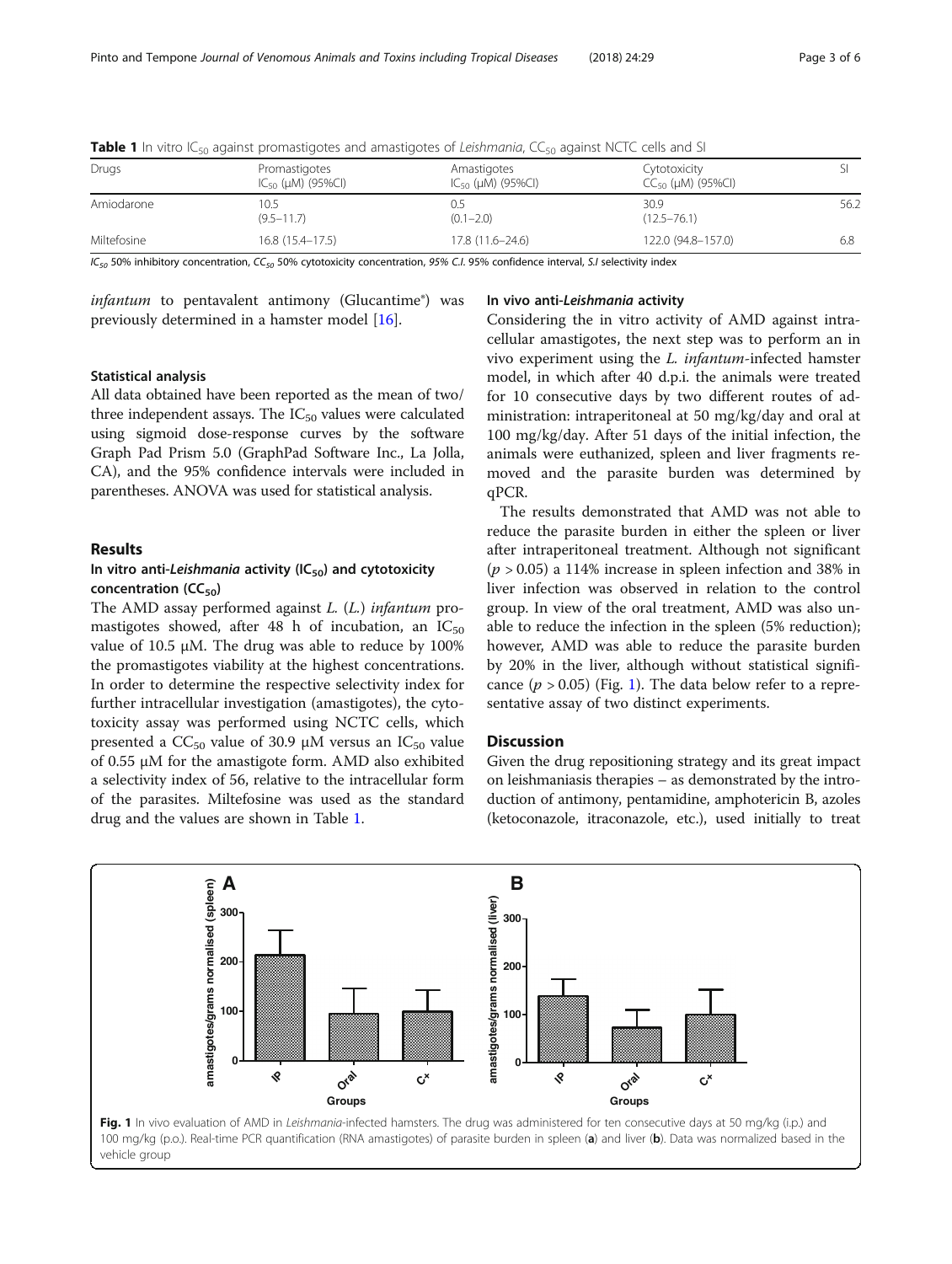fungal infections [\[17\]](#page-5-0), as well as miltefosine, developed for cancer treatment  $[18]$  $[18]$  – the drug amiodarone was chosen for the experimental trials due to its promising and unprecedented in vitro activity against L. (L.) infantum.

Considering the in vitro models, AMD showed a high selectivity index, demonstrating that the antiparasitic activity was approximately 56 times higher than the toxicity against mammalian cells. Additionally, AMD was about eight times more selective when compared to miltefosine, the standard oral treatment for VL in India. Based on the  $IC_{50}$  values against intracellular amastigotes, AMD was found to be approximately 32 times more potent than miltefosine. These findings corroborate the data described by Serrano-Martín et al. [\[10](#page-5-0)], in which they not only demonstrated promising selectivity of the drug AMD against L. mexicana, but also observed higher  $IC_{50}$  values in amastigotes (8 nM) when compared to promastigotes (900 nM).

The anti-Leishmania amazonensis [[11\]](#page-5-0), anti-Leishmania mexicana [[10\]](#page-5-0) and anti-Leishmania braziliensis [[12](#page-5-0)] activities presented by AMD were previously described, both under in vitro (promastigotes and amastigotes) and in vivo models. Considering that different species may result in different sensitivities against the same drug [[19\]](#page-5-0), it was observed that AMD resulted in very similar  $IC_{50}$  values when compared to the species that cause tegumental or visceral diseases. This is exemplified by the finding by Nishikawa et al. [[20](#page-5-0)] that AMD's anti-L. amazonensis activity resulted in an  $IC_{50}$  value of 0.46 μM, a fact that is extremely important when developing a drug not just for one disease but for a complex of diseases such as the complex of leishmaniases. However, the data presented in this paper to the best of our knowledge are unprecedented, since no study has been found in the literature demonstrating the potential of AMD against the fatal visceral form of leishmaniasis.

The anti-Trypanosoma cruzi activity of AMD has also been demonstrated through both in vitro and in vivo models, showing a mode of action related to mitochondrial damage and inhibition of ergosterol synthesis [\[21](#page-5-0)]. Amiodarone has also demonstrated an action that in-hibits the calcium channels [[22](#page-5-0)]; data from the literature have shown the activity of calcium channel blockers against amastigote forms of  $L$ . ( $L$ .) infantum [\[23\]](#page-5-0). Data reported by Paniz-Mondolfi et al. [\[12](#page-5-0)] demonstrated that AMD induced a "parasitological cure" in a single clinical case of L. (V.) braziliensis when administered at the dose of 1,600 mg/day for the first 4 days, followed by a dose of 800 mg/day for 3 consecutive weeks. Additionally, an important fact to highlight associated with diseases caused by trypanosomatids and amiodarone use includes the drug prescription for chagasic patients that present cardiac compromise.

Taking into consideration the potential of this drug in the literature as well as its in vitro effectiveness, the study was carried out in an experimental hamster model of infection with  $L$ .  $(L)$  infantum. Given the WHO criteria for new oral drug candidates for LV [\[5](#page-5-0)], the present study approached both oral and intraperitoneal administration. The results clearly demonstrated that after 10 days of treatment AMD was unable to induce any treatment in the target organs (spleen and liver), even when administered by two different routes (oral and intraperitoneal). Among the factors that could have contributed to the lack of effectiveness by the oral route, it is suggested that the absorption of the drug by the gastrointestinal tract is low and variable. Data from the literature report that only 20 to 55% of the drug is found in the circulation after oral administration [[24](#page-5-0)]. In this case, future pharmaceutical formulations could be developed in an attempt to promote a better absorption of the drug, such as the production of AMD as nanocrystal, which favors an increase in the effectiveness of drugs, due to a better bioavailability [[25](#page-5-0)]. Furthermore, the maximum oral dose used, namely 100 mg/kg/day, may not have been sufficient to achieve adequate plasma levels for parasite elimination. The literature describes the Lethal Dose 50% ( $LD_{50}$ ) after intravenous administration as 227 mg/kg in mice  $[26]$  $[26]$  $[26]$ ; the use of higher doses might have caused toxicity in the animals, making the study inviable.

Another important factor that may have contributed to the lack of effectiveness in the animal model may be related to drug metabolism. AMD has been described as being extensively metabolized by the liver via CYP450, specifically by CYP2C8, resulting in a major metabolite, desethylamiodarone [\[27](#page-5-0)]. Although this metabolite continues to exhibit antiarrhythmic activity [\[28](#page-5-0)], nothing has been described in the literature as to its anti-Leishmania potential, a fact that should be investigated in an attempt to explain the absence of activity against the parasite in the experimental model.

AMD is an FDA-approved drug, is in conformity with Lipinsky's "Rule of Five" [\[29](#page-5-0)] and despite being in clinical use, presents problems related to its long half-life ( $\sim$ 58 days) [\[24\]](#page-5-0) and consequent slow excretion may cause toxicity to the organism  $[30, 31]$  $[30, 31]$  $[30, 31]$  $[30, 31]$ . Although its pharmacokinetics profile is not ideal, the literature reports the daily use of AMD in patients, justifying in this work the dose regime choice in the experimental model. Considering the regimen adopted for both oral and intraperitoneal routes, it is possible to suggest that the drug may have contributed to animal toxicity, since a two-fold increase of parasite burden in spleen by intraperitoneal route was observed in relation to the control group. To corroborate this result, numerous studies in the literature describe AMD hepatotoxicity [[32](#page-5-0)–[34\]](#page-5-0). It is also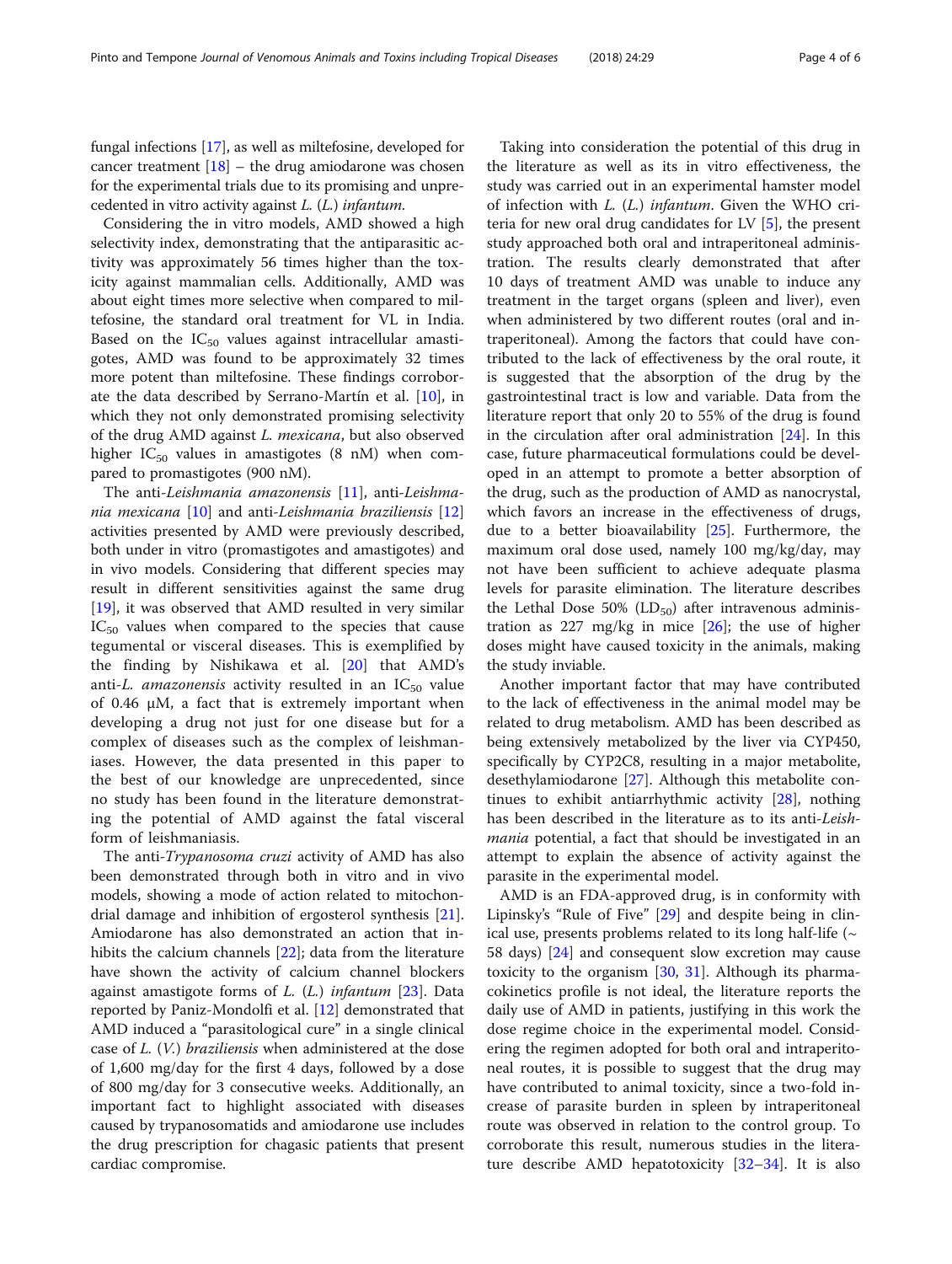<span id="page-4-0"></span>important to highlight a case study that reported hepatic failure following AMD intraperitoneal administration at a dose of 750 mg [[32\]](#page-5-0). Additionally, the drug possesses extremely lipophilic properties with consequent accumulation in the liver, which results in tissue levels 500-fold higher in the liver than those found in the circulation [[35\]](#page-5-0). Plomp and co-workers [[36\]](#page-5-0) demonstrated the high accumulation of the drug and metabolite in adipose tissues. Moreover, the toxicity expressed at higher doses following intraperitoneal administration of AMD may be associated with the action mode of the drug, which induces mitochondrial stress further aggravated by its metabolite desethylamiodarone [\[37](#page-5-0)].

In contrast, the literature provides reports of in vivo efficacy of AMD in a tegumental leishmaniasis model. Serrano-Martín et al. [\[38](#page-5-0)] demonstrated that after oral treatment with amiodarone at 50 mg/kg/day in an experimental model of L. mexicana, the drug produced superior efficacy compared to Glucantime<sup>®</sup>. However, the authors reported that after drug decrease, reactivation of the disease was observed, indicating therapeutic failure [[38\]](#page-5-0). Given the long half-life of AMD, combination therapy studies have been performed in VL therapy.

Serrano-Martín et al. [[38](#page-5-0)] showed in vivo synergism of AMD when given in combination with miltefosine. The administration of amiodarone at 50 mg/kg/day + miltefosine at 20 mg/kg/day resulted in a "parasitological cure" in 90% of the animals, as evaluated by optical microscopy, PCR and cell culture [\[38](#page-5-0)]. Furthermore Anversa et al. [\[39\]](#page-5-0) showed that amiodarone used either on its own or in combination was unable to stop the development of cutaneous lesions caused by L. amazonensis; however, an improvement of pentavalent antimonial activity in the lesions has been observed with no side effects [[39](#page-5-0)].

Additionally, data in the literature indicate that dronedarone may be a potential analog for future in vivo studies against  $L$ .  $(L)$  infantum because the compound is: i) a structural analogue of amiodarone; ii) has a lower half-life  $({\sim} 18 \text{ h})$ ; iii) demonstrated in vitro values against L. mexicana more promising than amiodarone (promastigotes: 115 nM versus 900 nM/amastigotes: 0.65 nM versus  $8 \text{ nM}$  [[40\]](#page-5-0).

Finally, studies of drug delivery systems, such as phosphatidylserine-containing liposomes [[41\]](#page-5-0), may constitute a very promising alternative to target AMD at lower doses toward organs affected by the parasite, such as the liver, spleen and bone marrow.

## Conclusions

Our study indicates that AMD is an in vitro potent FDA-approved drug against intracellular amastigotes of Leishmania (L.) infantum and may represent a lead compound for future synthesis of new analogues. Although

the in vitro potency was clearly present in this compound, future analogues should also consider the reduction of the plasma half-life  $(T_{1/2})$ , since long  $T_{1/2}$  values can induce resistant parasites. However, these findings may serve as a basis for drug design studies directed at new AMD derivatives that could provide new candidates with an in vitro selectivity close to or even greater than that observed in the prototype seeking to deliver effectiveness in the experimental model of VL.

### Acknowledgments

We acknowledge Sao Paulo State Research Foundation (FAPESP) for support to E.G.P. (scholarship 2011/23703-1 and project 2015/23403-9) and Conselho Nacional de Pesquisa e Desenvolvimento (CNPq) for the scientific award to A.G.T (CNPq 306305/2017-8). We also thank Prof. Dr. Humberto G. Ferraz (University of Sao Paulo) for the amiodarone donation.

#### Funding

This publication was supported by the Coordination for the Improvement of Higher Education Personnel (CAPES) through Programa Editoração CAPES (edital n. 13/2016, auxílio n. 0722/2017, processo n.88881.142062/2017–01) and by the National Council for Scientific and Technological Development (CNPq) through Programa Editorial CNPq/CAPES 498 (chamada n. 26/2017, proc. n. 440954/2017–7).

## Availability of data and materials

The datasets used and/or analysed during the current study are available from the authors on reasonable request.

#### Authors' contributions

EGP: conception, acquisition, analysis, interpretation of data and draft of manuscript. AGT: study conception and critical revision of manuscript. Both authors read and approved the final manuscript.

### Ethics approval

All animal procedures were performed with the approval of the Research Ethics Commission (CEUA IAL 04/2011) and in agreement with the Guidelines for the Care and Use of Laboratory Animals from the National Academy of Sciences.

#### Consent for publication

Not applicable.

#### Competing interests

The authors declare that they have no competing interests.

## Publisher's Note

Springer Nature remains neutral with regard to jurisdictional claims in published maps and institutional affiliations.

#### Author details

<sup>1</sup>Wellcome Centre for Anti-Infectives Research, School of Life Sciences, University of Dundee, Dundee, UK. <sup>2</sup> Centre for Parasitology and Mycology, Instituto Adolfo Lutz, Avenida Dr. Arnaldo, 351, 8°, Andar. Cerqueira César, São Paulo, SP CEP 01246-902, Brazil.

## Received: 3 May 2018 Accepted: 5 October 2018 Published online: 25 October 2018

#### References

- 1. Feasey N, Wansbrough-Jones M, Mabey DC, Solomon AW. Neglected tropical diseases. Br Med Bull. 2010;93:179–200.
- 2. Nwaka S, Hudson A. Innovative lead discovery strategies for tropical diseases. Nat Rev Drug Discov. 2006;5(11):941–55.
- 3. Renslo AR, McKerrow JH. Drug discovery and development for neglected parasitic diseases. Nat Chem Biol. 2006;2(12):701–10.
- 4. Sundar S, Chakravarty J. Investigational drugs for visceral leishmaniasis. Expert Opin Investig Drugs. 2015;24(1):43–59.